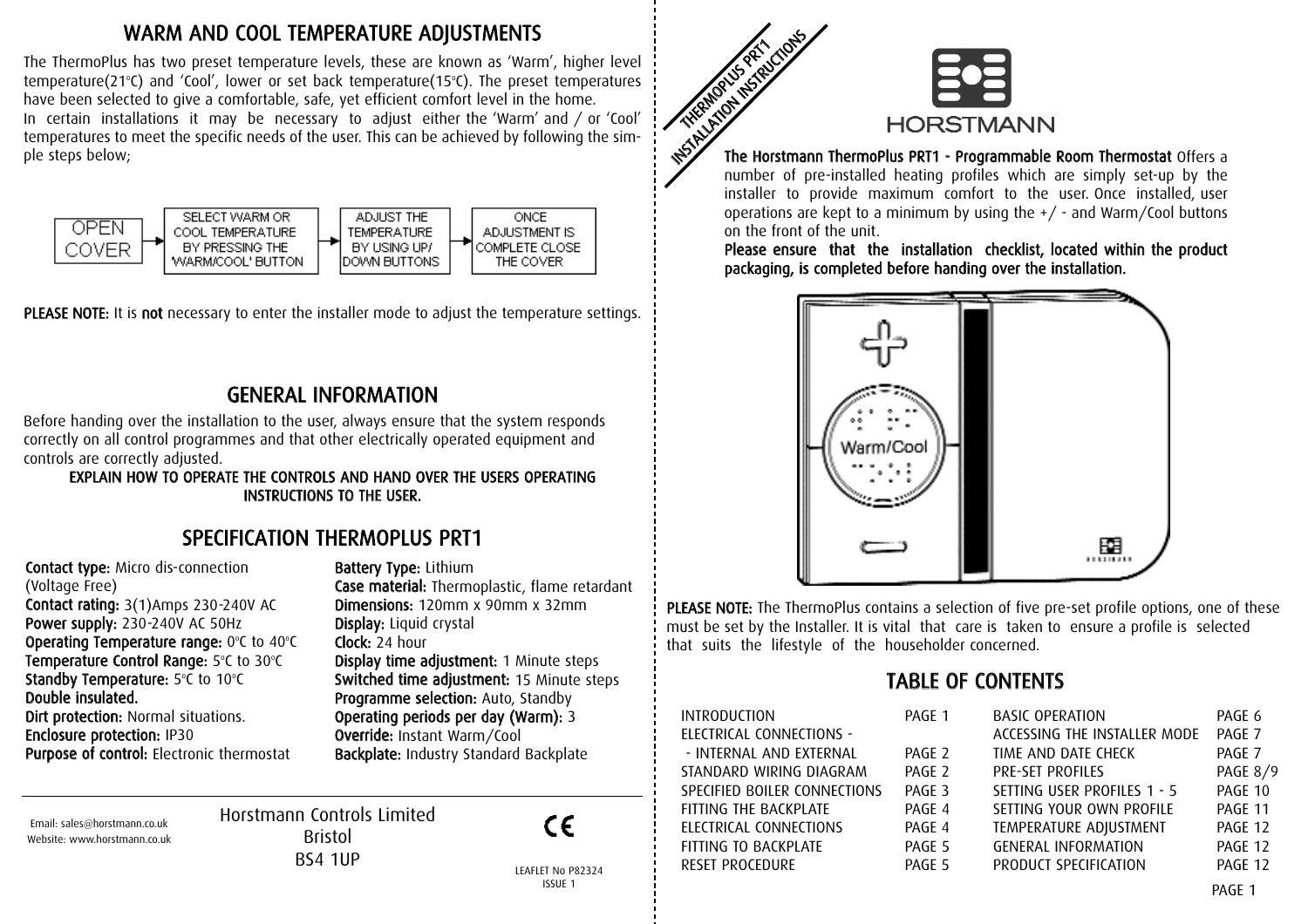#### INTERNAL AND EXTERNAL WIRING CONNECTIONS



- The ThermoPlus has Voltage Free contacts.
- A link L 2 is required for mains Voltage applications.
- The ThermoPlus PRT1 is mains operated, not battery powered.



#### WIRING DIAGRAMS

An example circuit diagram for a typical combination boiler installation is shown below. This diagram is schematic and should be used as a guide only.

Please ensure that all installations comply with the current IEE regulations and the boiler manufacturers installation instructions.

For reasons of space and clarity not every connection has been included and the diagram has been simplified, for instance some Earth connections have been omitted.



Typical combination boiler installation

#### PROFILE SIX INSTALLER DEFINABLE - 24 HOUR OR 7 DAY PROGRAMMING

Profile six will allow the installer to set up a profile to the exact requirements of the user. By using the flow chart below you can adjust the Warm/Cool timing periods on each day of the week.

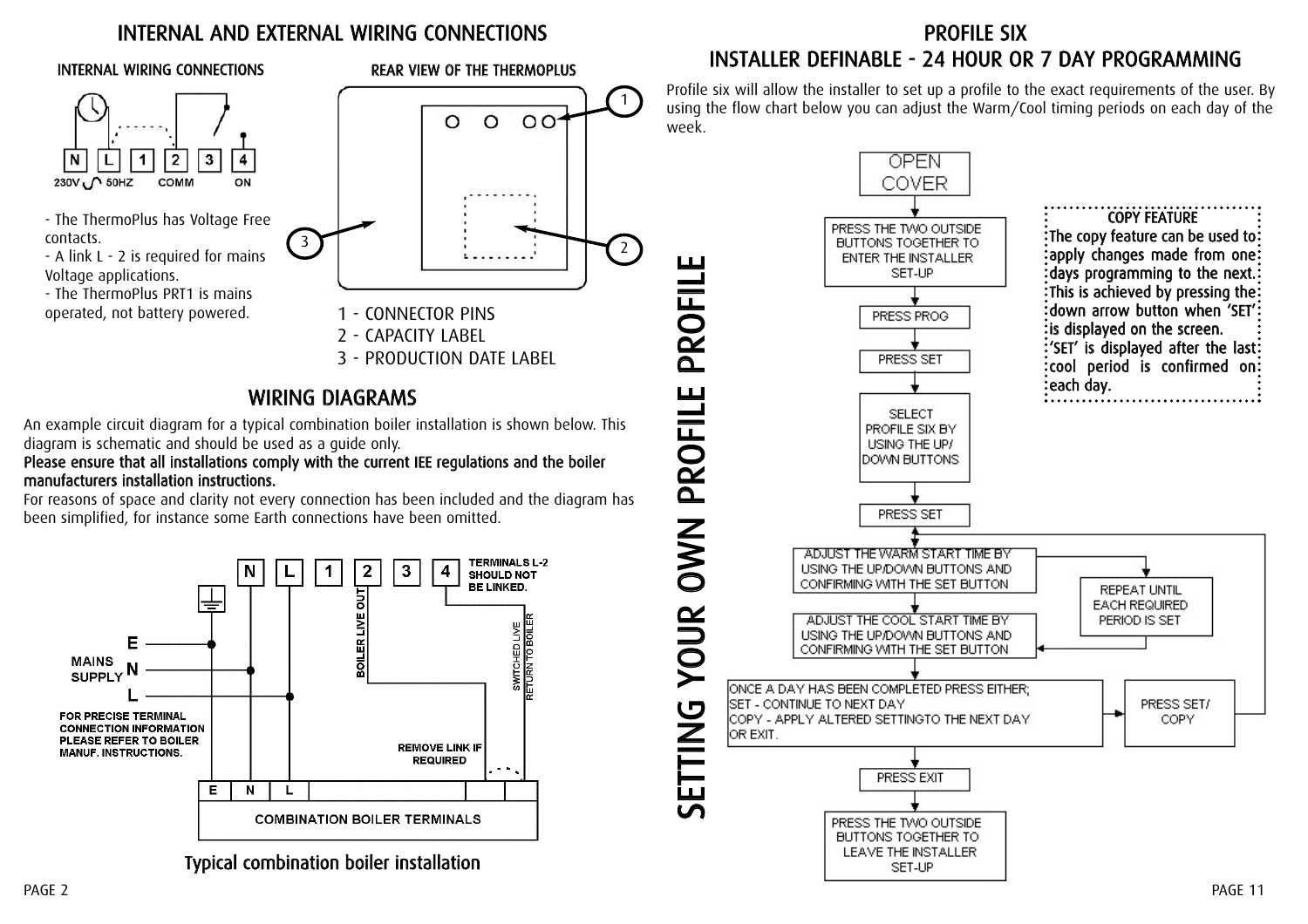#### SETTING USER PROFILES - ONE TO FIVE

The ThermoPlus contains a selection of five pre-set profile options, one of these must be set by the Installer. It is vital that care is taken to ensure a profile is selected that suits the lifestyle of the householder concerned. The flow chart below is designed to easily guide you through the process of setting the required profile.

Profiles one to five are detailed on page 8 and 9.

PLEASE NOTE: If none of the provided profiles meet the users requirements it is possible to set a user defiled profile, full details are given on page 11.



Profiles one to five have fixed programmes, they can be reviewed by pressing the set button once the selection process detailed above have been completed. To set a custom profile please refer to the instructions on page 11.

# SPECIFIED BOILER CONNECTIONS

| VAILLANT ECOMAX 824/2E            |                     | VAILLANT TURBOMAX PLUS 824/2E     |                     |
|-----------------------------------|---------------------|-----------------------------------|---------------------|
| (Remove link from terminals 3/4.) |                     | (Remove link from terminals 3/4.) |                     |
| IBOILER TERMINAL                  | THERMOPLUS TERMINAL | <b>IBOILER TERMINAL</b>           | THERMOPLUS TERMINAL |

| <b>RAVENHEAT CSI 85</b>    | <b>RAVENHEAT LS 80</b>     |  |
|----------------------------|----------------------------|--|
| (Remove link from          | (Remove link from          |  |
| room thermostat terminals) | room thermostat terminals) |  |
| <b>THERMOPLUS TERMINAL</b> | <b>IBOILER TERMINAL</b>    |  |
| IBOILER TERMINAL           | THERMOPLUS TERMINAL        |  |
| Out                        | Out                        |  |
| Switch                     | Switch                     |  |

| <b>IDEAL HE24</b>                   |                     | <b>IDEAL MINI C24</b>             |                     |
|-------------------------------------|---------------------|-----------------------------------|---------------------|
| (Remove link from terminals L1/L2.) |                     | (Remove link from terminals 1/3.) |                     |
| IBOILER TERMINAL                    | THERMOPLUS TERMINAL | IBOILER TERMINAL                  | THERMOPLUS TERMINAL |

INSTALLATION AND CONNECTION OF THE THERMOPLUS PRT1 SHOULD ONLY BE CARRIED OUT BY A SUITABLY QUALIFIED PERSON. ALWAYS CONSULT THE SPECIFIC BOILER MANUFACTURERS INSTALLATION INSTRUCTIONS BEFORE COMMENCING THE INSTALLATION .

WARNING : ISOLATE MAINS SUPPLY BEFORE COMMENCING INSTALLATION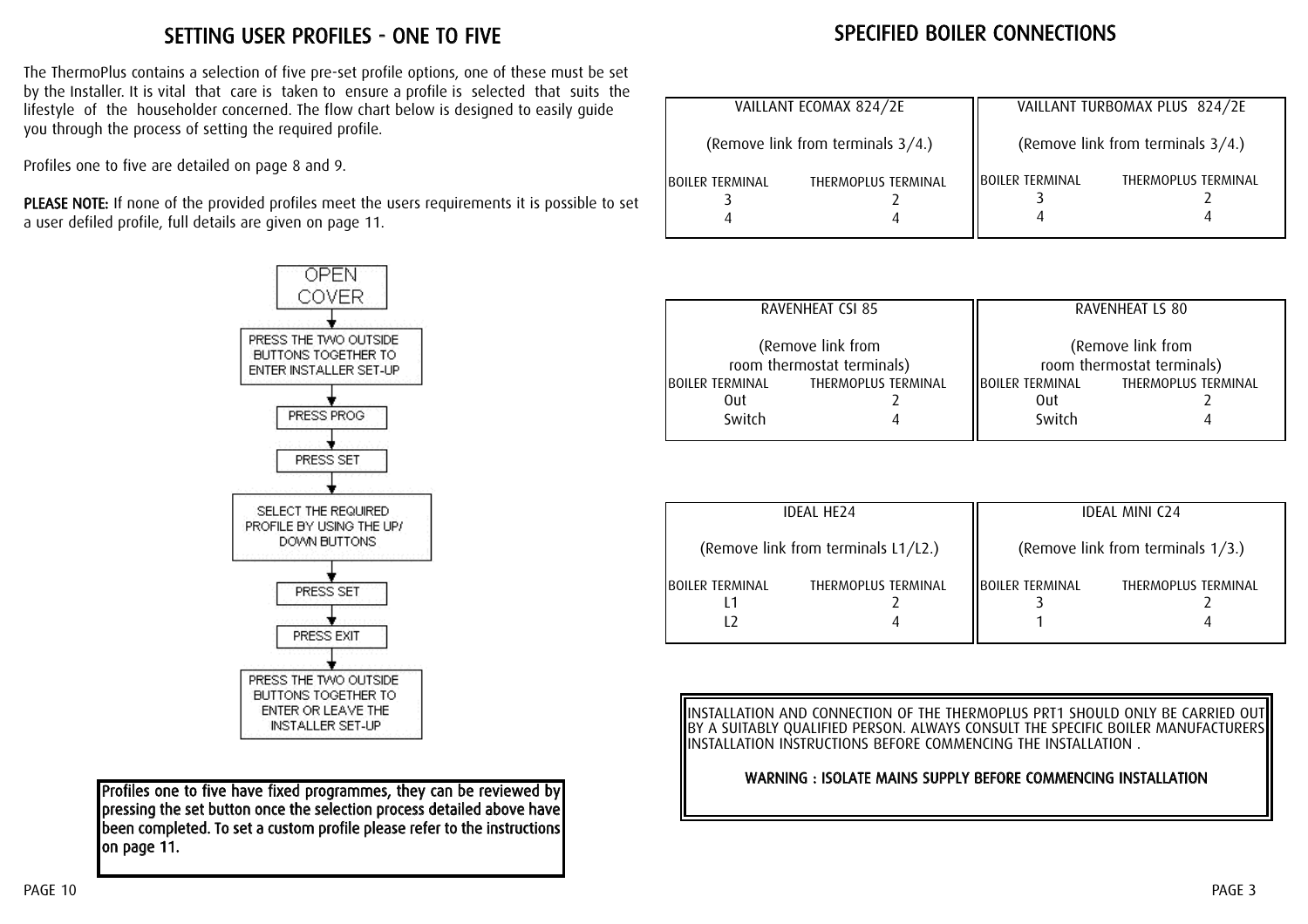#### FITTING THE BACKPLATE

IC

50mm

 $\sigma$ 

100mm

000000

 $50<sub>mn</sub>$ 

Once the Backplate has been removed from the packaging please ensure the ThermoPlus is re-sealed to prevent damage from dust, debris etc.

The Backplate should be fitted with the wiring terminals located at the top and in a position which allows a total clearance of at least 50mm around the thermostat.

The ThermoPlus should be

mounted on an internal wall approximately 1.5 metres from floor level and should be in a position away from draughts, direct heat and sunlight.

 $50<sub>mr</sub>$ 

#### DIRECT WALL MOUNTING

Offer the plate to the wall in the position where the ThermoPlus is to be mounted, remembering that the Backplate fits to the left hand end of the thermostat. Mark the fixing positions through the slots in the Backplate, drill and plug the wall, then secure the plate in position. The slots in the Backplate will compensate for any misalignment of the fixings.

#### WIRING BOX MOUNTING

The Backplate may be fitted directly on to a single gang steel flush wiring box complying with BS4662, using two M3.5 screws. ThermoPlus thermostats are suitable for mounting on a flat surface only, they must not be positioned on a surface mounted wall box or on unearthed metal surfaces.

#### ELECTRICAL CONNECTIONS

All necessary electrical connections should now be made. Flush wiring can enter from the rear through the aperture in the Backplate. Surface wiring can only enter from beneath the ThermoPlus and must be securely clamped.

The mains supply terminals are intended to be connected to the supply by means of fixed wiring.

The ThermoPlus is mains powered and requires a 3 Amp fused spur. The recommended cable sizes are  $1.0$ mm<sup>2</sup> or  $1.5$ mm<sup>2</sup>.

The ThermoPlus is double insulated and does not require an Earth connection, an Earth connection block is provided on the Backplate for terminating any cable Earth conductors. Earth continuity must be maintained and all bare Earth conductors must be sleeved. Ensure that no conductors are left protruding outside the central space enclosed by the Backplate.

PROFILES FOUR AND FIVE 5 DAY / 2 DAY - DIFFERENT WEEKDAY / WEEKEND PROFILE



Profiles one to five have fixed periods, no alteration to the Warm/Cool times can be made, if it is necessary make any alterations then profile six must be used. Profile six will allow the installer to set up a profile to the exact requirements of the user. Please refer to the flowchart on page 11. PAGE 9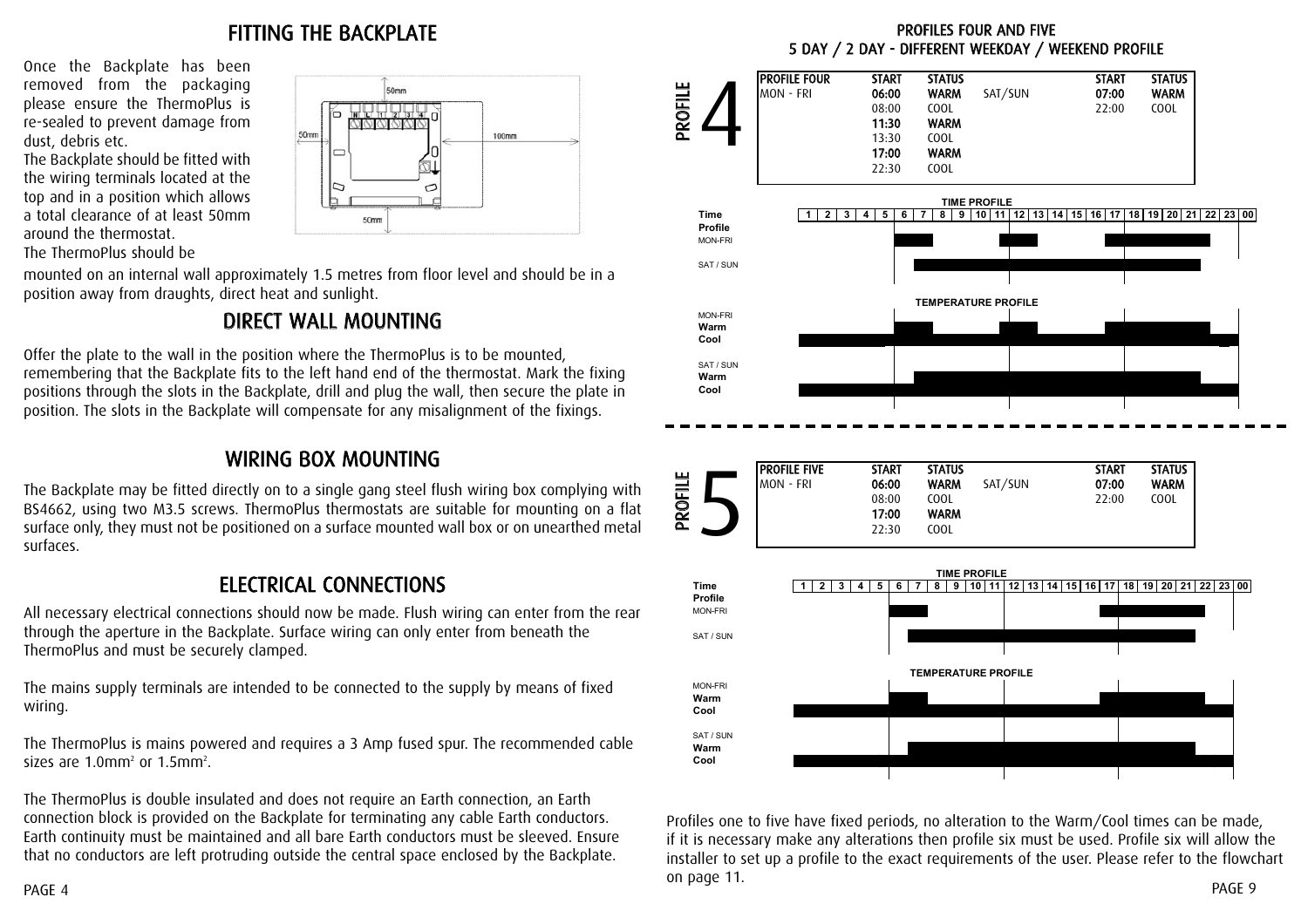#### HEATING PROFILES

The ThermoPlus has six heating profiles, five are fixed and one adjustable by the installer. Profile 'ONE' has been set as the default and is detailed below. During installation a heating profile should be set to best match the users requirements, illustrations of the pre-set profiles are shown below.



### COMMISSIONING THE THERMOSTAT

Ensure all dust and debris has been cleared away from the work area before removing the ThermoPlus PRT1 from its packaging.

#### FITTING THE THERMOSTAT

- If surface wiring has been used, remove the knockout/insert from the bottom of the thermostat to accommodate it. - Loosen the two 'captive' retaining screws on the

bottom of the Backplate.

- Fit the thermostat to the Backplate, ensure the lugs on the Backplate engage with the slots on the thermostat.

- Swing the bottom of the thermostat into position ensuring that the connection pins on the back of the unit locate into the terminal slots in the backplate.

- Tighten the two 'captive' retaining screws to fix the unit securely.

Then switch ON the mains supply.



#### END VIEW OF THE **THERMOPLUS**

## RESET PROCEDURE

PLEASE NOTE; Using this procedure will restore the ThermoPlus to the original factory programme settings, the time setting will also default to 1st January 2005.

#### RESETTING THE THERMOPLUS PRT1 - On the ThermoPlus PRT1 press the 'UP' and 'DOWN' arrow buttons together: TIME PROG - Then release the buttons and the thermostat will return to preset factory settings. TO RESET PRESS